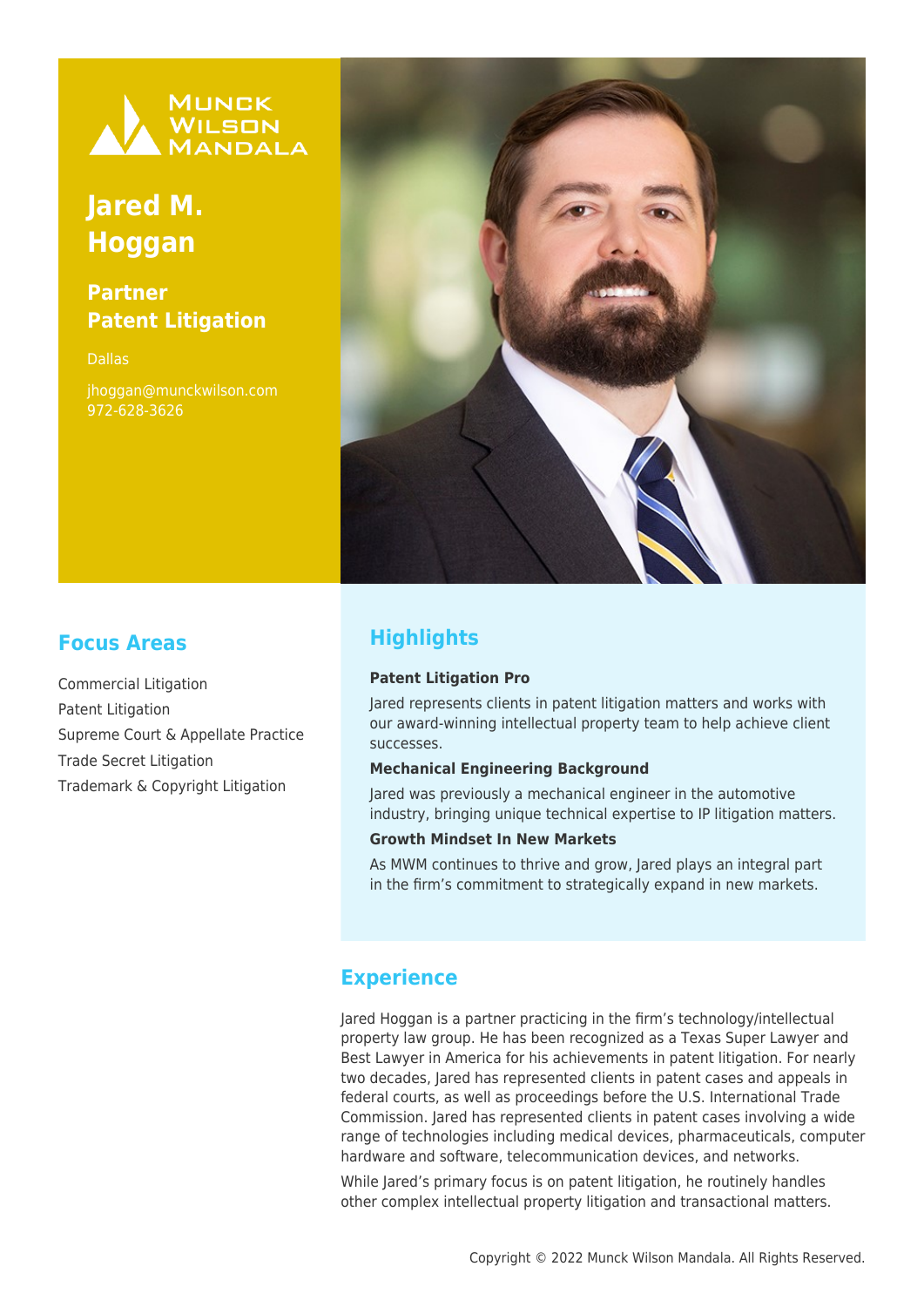

These include trademark infringement, copyright infringement, trade secret misappropriation, unfair competition, and antitrust cases. He also advises clients in corporate transactions and in the negotiation of intellectual property licensing and other technology-related agreements.

#### **Representative Matters**

- Represented a Standard Essential Patent (SEP) portfolio owner in licensing and litigation relating to LTE and nonessential patents as part of a trial team that secured a \$10 million jury verdict with willfulness finding against a large global mobile phone manufacturer.
- Represented a patent owner in licensing and litigation relating to wireless technologies that secured a \$506 million jury verdict with willfulness finding against a large global mobile phone manufacturer.
- Represented founders of an environmental remediation and disposal services company in the \$88 million sale of majority equity stake to a private equity fund.
- Represented an oilfield services company in patent litigation relating to hydraulic fracturing equipment.
- Represented an oilfield products company in patent, copyright and trademark litigation relating to gasket technology.
- Represented a patentee in an appeal to the U.S. Court of Appeals for the Federal Circuit from litigation relating to wireless internet technologies.
- Represented a cementing contractor in the Multi-District Litigation related to the Deepwater Horizon disaster.
- Represented a global telecommunications company in a patent infringement dispute with a competitor regarding cable-based internet technologies.
- Represented a global telecommunications company in a patent infringement dispute against a mobile handset maker in the International Trade Commission and U.S. District Court.
- Represented a patent licensing consortium in patent litigation in multiple U.S. District Courts against various global mobile handset makers.
- Represented a medical device manufacturer in patent infringement litigation regarding drug-eluding stent technology.

### **Credentials**

### **Education**

#### **The University of Texas School of Law**

Austin, Texas 2008 Juris Doctorate

#### **Brigham Young University**

Provo, Utah 2003 Bachelor of Science, Mechanical Engineering

### **Associations and Memberships**

State Bar of Texas Federal Bar Association Dallas Bar Association Hon. Barbara M.G. Lynn American Inn of Court